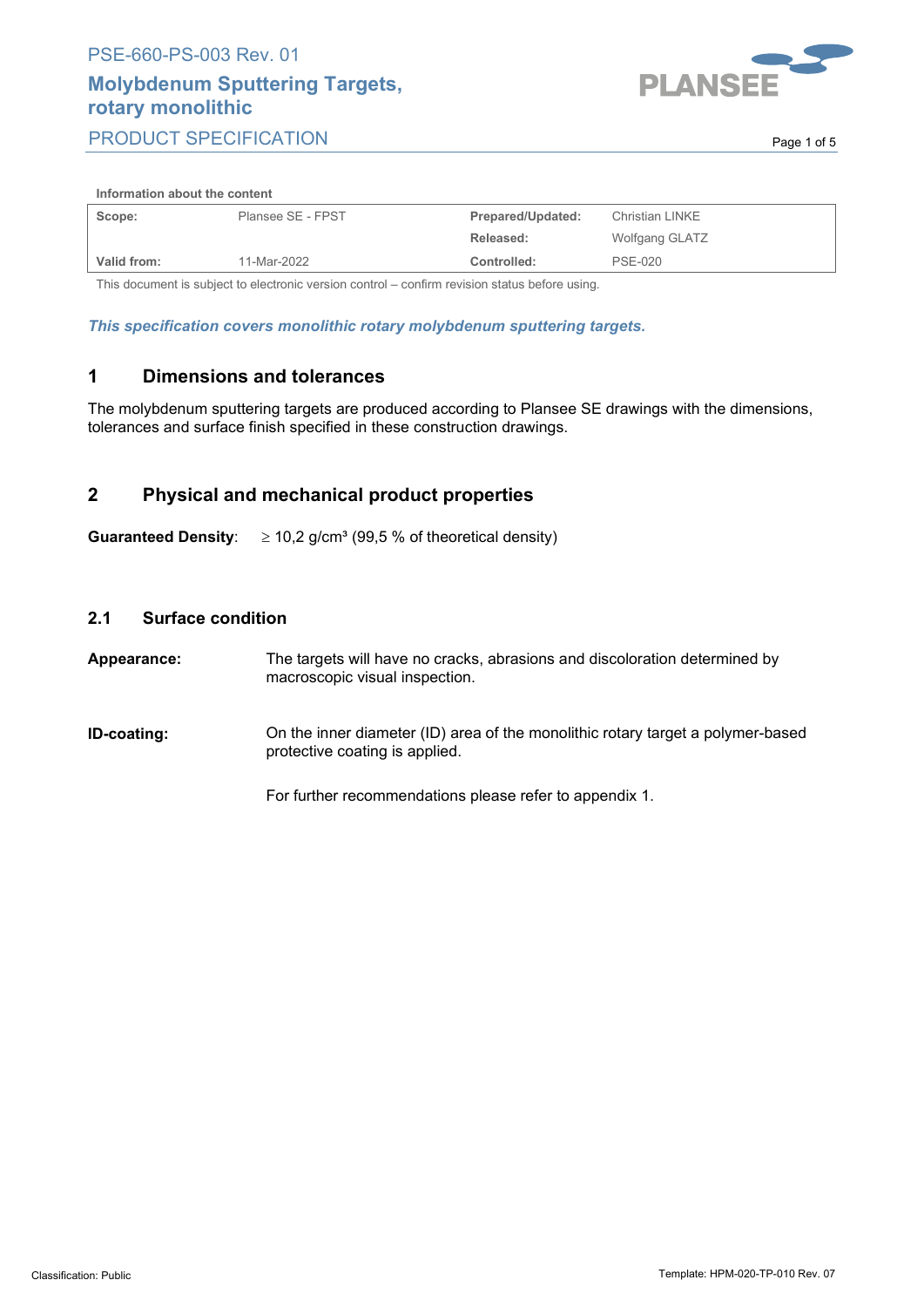## **Molybdenum Sputtering Targets, rotary monolithic** PRODUCT SPECIFICATION



. Page 2 of 5 . Page 2 of 5 . Page 2 of 5 . Page 2 of 5 . Page 2 .  $\sim$ 

## **3 Chemical composition**

|                                                       | <b>Plansee</b>                | <b>EU-Directive</b>           |                          |
|-------------------------------------------------------|-------------------------------|-------------------------------|--------------------------|
| <b>Main and minor</b><br>components                   | Min. content [%]              |                               | RoHS <sup>a)</sup>       |
| Mo                                                    | 99,99 % b)                    | 99,97 % b)                    |                          |
|                                                       | Max. values [µg/g]            |                               | <b>Max. values</b>       |
| <b>Impurities</b>                                     | <b>Typical</b>                | <b>Guaranteed</b>             | [ $\mu$ g/g] $c)$        |
| Ag                                                    | 5                             | 10                            |                          |
| Al                                                    | 1                             | 10                            |                          |
| As                                                    |                               | 5                             | $\overline{\phantom{0}}$ |
| Ca                                                    | 1                             | 20                            | $\overline{\phantom{m}}$ |
| Co                                                    | 1                             | 10                            | $\blacksquare$           |
| Cr                                                    | 3                             | 20                            |                          |
| Cu                                                    | $\overline{2}$                | 20                            | ۰                        |
| Fe                                                    | 5                             | 20                            | $\overline{\phantom{0}}$ |
| K.                                                    | 6                             | 20                            | ۰                        |
| Mg                                                    | 1                             | 10                            | $\overline{\phantom{m}}$ |
| Mn                                                    | 1                             | $\mathbf{2}$                  | $\overline{\phantom{m}}$ |
| Na                                                    | 1                             | 10                            | $\overline{\phantom{a}}$ |
| Ni                                                    | $\mathbf 1$                   | 10                            |                          |
| Si                                                    | $\overline{2}$                | 20                            | ۰                        |
| Sn                                                    | $\mathbf 1$                   | 5                             | $\overline{\phantom{0}}$ |
| Τi                                                    | $\mathbf{1}$                  | 10                            | ٠                        |
| V                                                     | $\overline{2}$                | 10                            | $\overline{\phantom{0}}$ |
| W                                                     | 169                           | 300                           |                          |
| Zn                                                    | $\mathbf{1}$                  | 10                            | $\bar{ }$                |
| $\mathsf C$                                           | 13                            | 30                            | $\overline{a}$           |
| Н                                                     | -                             | 10                            | ۰                        |
| N                                                     | 5                             | 10                            | $\overline{a}$           |
| O                                                     | 6                             | 40                            | -                        |
| Cd                                                    | 1                             | 5                             | 100                      |
| Hg                                                    |                               | 1                             | 1000                     |
| Pb                                                    |                               | 5                             | 1000                     |
| Cr (VI)                                               | $\overline{\phantom{a}}^{**}$ | $\overline{\phantom{a}}^{**}$ | 1000                     |
| Organic impurities<br>(e.g. PBB, PBDE, PFOS,<br>PFOA) |                               |                               | 1000                     |

a) EU-directives 2015/863/EU, 2011/65/EU and 2000/53/EC.

b) Metallic purity without W

c)  $\mu$ g/g  $\triangleq$  ppm (mass fraction)

\*\*) The presence of Cr (VI) and organic impurities can definitely be excluded because of the production process (multiple heat treatments at temperatures above 1000 °C in H2-atmosphere.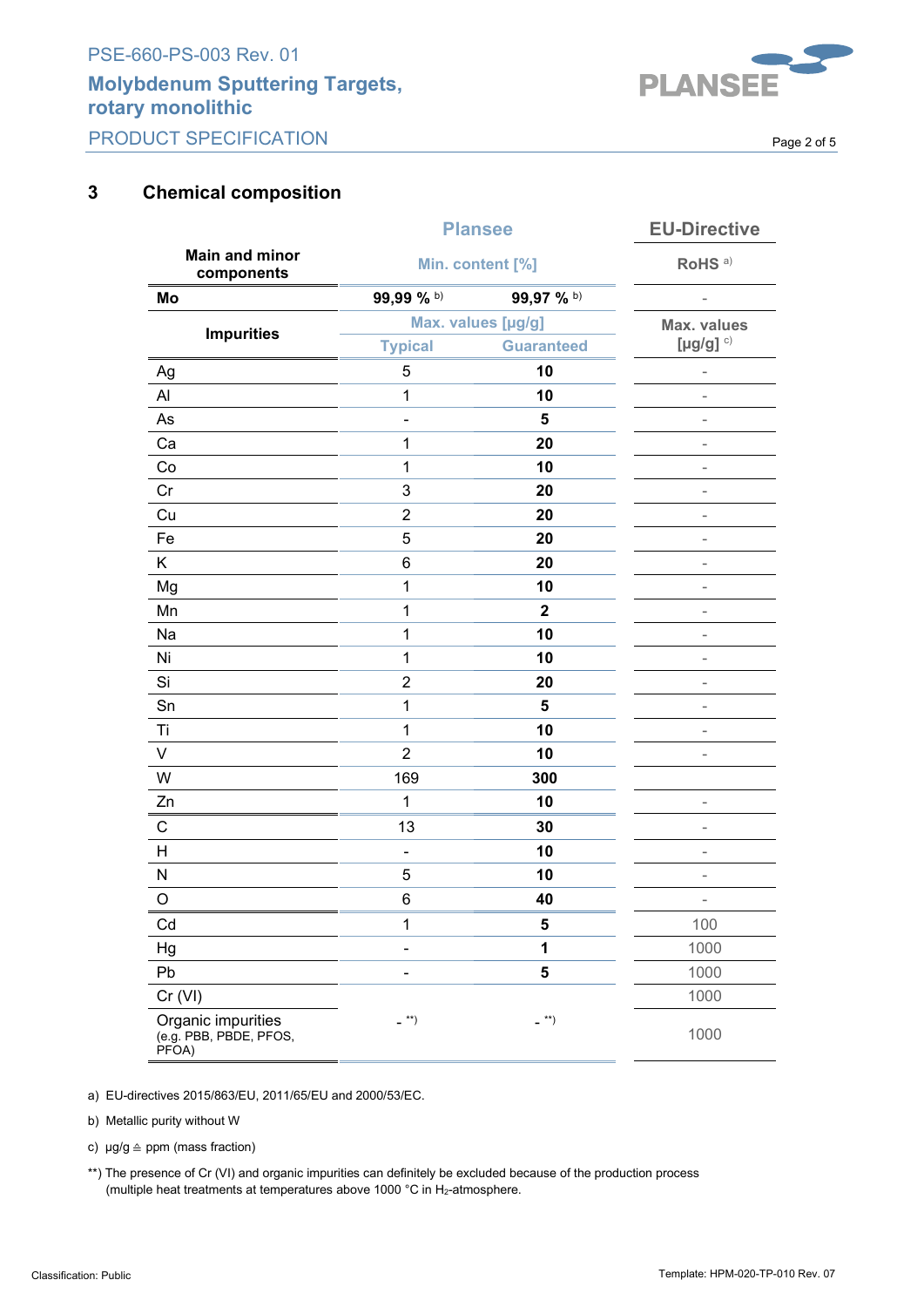

The chemical composition is checked by means of random sampling. The sampling inspection plan, analysis and evaluation methods are determined in the internal instruction PSE-020-WI-003. The application of the measured values for the chemical analysis is defined in PSE-680-WI-001.

*Remarks:* The specified physical and chemical characteristics are disclosed not regarding measurement accuracy.

## **4 Packaging, labelling, storage and certification**

#### **4.1 Packaging, labelling and storage**

*Standard individual packing:* The target is vacuum-sealed in a vinyl pack, which is put into a transportation box. Alternative customized packaging available.

#### *Each package will be provided with a label with the following information:*

| producer's name:                     | Plansee SE              |
|--------------------------------------|-------------------------|
| product description incl. dimension: | $OD \times ID \times L$ |
| part number:                         |                         |
| order number:                        |                         |
| machining batch no.:                 |                         |
| weight:                              | κg                      |

**The targets must be kept in a dry place and protected from mechanical damage.** The shelf time for the vacuum-packed targets shall be 6 months from the shipping date under the following storage conditions a). However, the customer is recommended to use the targets within 3 months.

a) **Storage conditions: temperature: 22 ± 4 °C; relative humidity of the air: ≤ 50 %; atmospheric pressure: approx. 1000 mbar.**

#### **4.2 Inspection documents**

All targets manufactured by Plansee SE will be certified including the following information:

#### **4.2.1 Identification**

The order number, target batch number and target number are indicated.

#### **4.2.2 Chemical composition**

Inspection certificate 2.2 according to EN 10204:2004.

An inspection certificate 3.1. according to EN 10204:2004 with test results related to the particular production batch (chemical elements see section 3) can be provided upon customer's request (have to be defined when ordering). Extra costs will be charged.

#### **4.2.3 Dimensions**

Actual values of length [mm], inner and outer diameter [mm] of the sputtering target.

#### **4.2.4 Weight**

Actual measured value [kg].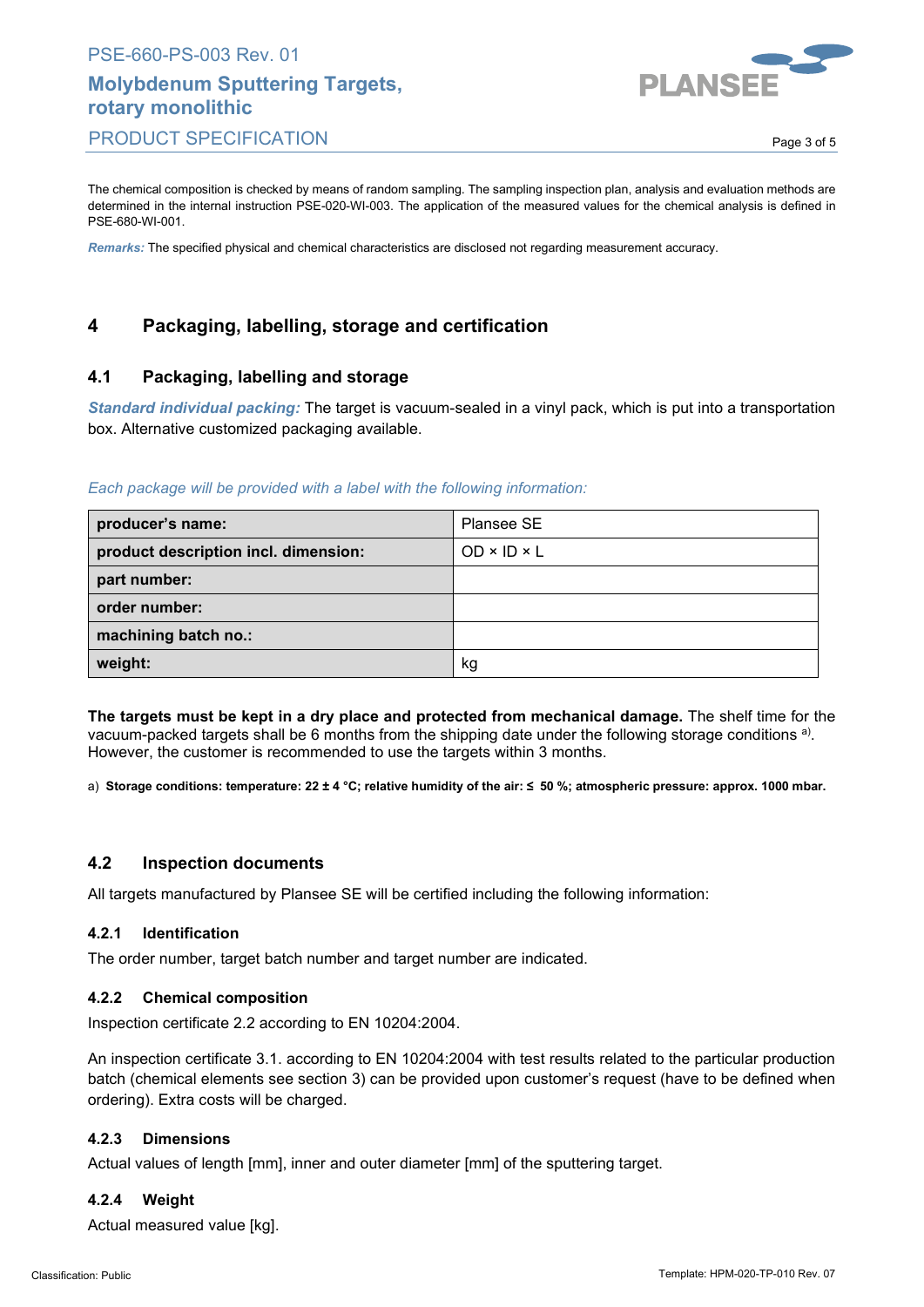

. Page 4 of 5

## **5 Order instructions**

Please quote following information when ordering:

- **dimensions**
- quality (the number of this specification **must** be mentioned)
- **quantity (number of targets)**
- type of certificate (2.2 or 3.1 according to EN 10204:2004)
- *for special packing:* specification of packaging

For further information on our delivery possibilities, please look into our http://www.plansee.com

## **6 Referenced standards**

The standards applied for the test methods are listed in the Plansee standard InfoBase and are made available upon request.

#### *Changes to last version:*

Replacement for PSE-660-PS-003 Rev.00:

Changes / adaptations Rev.01:

- Revision of the content
- Adaptation of the layout